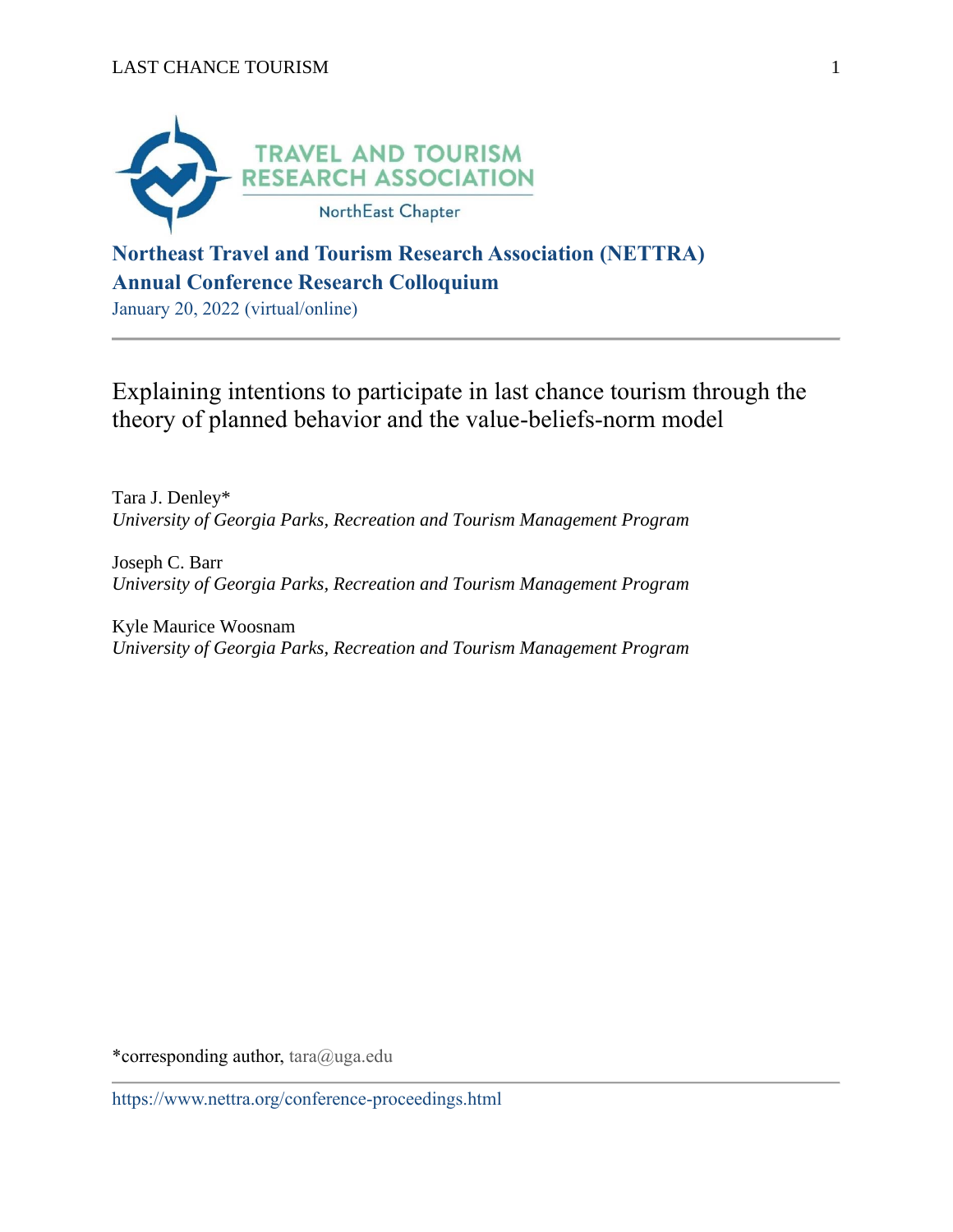#### **Abstract**

Last chance tourism (LCT) remains a controversial yet popular travel trend due to its paradoxical nature of luring travelers to fragile places. However, despite the phenomenon's growing body of academic literature and attention by the popular press, little theory has been applied to understand why travelers gravitate towards this controversial form of tourism. This study addresses this gap in theoretical underpinnings by identifying the psychological determinants of individuals' intention and likeliness to participate in LCT. We employed a sequential model composed of constructs from Stern et al.'s (1999) value-belief-norm (VBN) model in combination with framework from the theory of planned behavior (TPB).

Following Stern et al. (1999) and recent empirical works successfully linking the VBN's six original constructs (Denley et al. 2020; Han et al. 2017; Landon et al. 2018; Lee & Jan 2018; Megeirhi et al. 2020; Sharma & Gupta 2020), the following hypotheses are proposed:

- $H_{1a}$ : Egoistic values will be negatively related to an environmental worldview (as measured through the New Ecological Paradigm, NEP).
- H<sub>1b-1c</sub>: Altruistic and biospheric values will be positively related to an environmental worldview (through NEP).
- H2: An environmental worldview (through NEP) will positively predict an awareness of the consequences for participating in sustainable tourism.
- H3: Awareness of consequences will therefore be positively related to an ascription of responsibility for participating in sustainable tourism.
- H4: An ascription of responsibility will positively predict the degree of personal norms associated with sustainable tourism.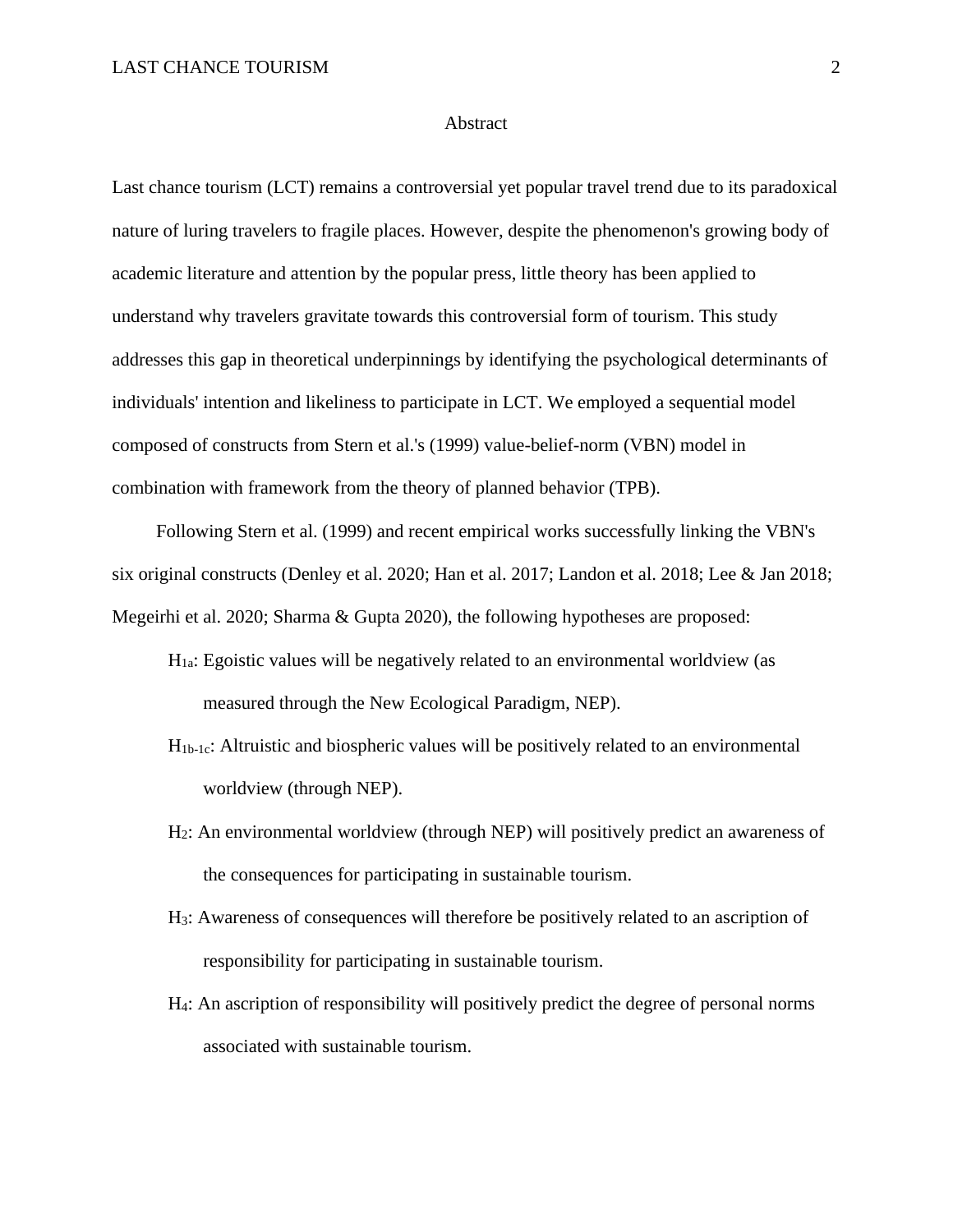H5: Personal norms will be positively related to an individuals' intentions to participate in LCT travel.

To explain a more substantial degree of variance in behavioral intentions as demonstrated by previous research (Han, 2015; López-Mosquera & Sánchez 2012), the current work will follow such a precedent in the context of LCT by adding constructs from the TPB to the proposed conceptual model. Based on significant relationships between the four constructs within research employing the TPB, the following hypotheses are advanced:

- H6a: Positive attitudes about LCT will be positively related to an individuals' intentions to participate in LCT travel.
- H6b: Negative attitudes about LCT will be negatively related to an individuals' intentions to participate in LCT travel.
- H7: Subjective norms concerning LCT travel will be positively related to an individuals' intentions to participate in LCT travel.
- H8: Perceived behavioral control focused on LCT travel will significantly predict the degree to which individuals intend to participate in LCT travel.

# **Methods**

The questionnaire developed for this study consisted of questions based on measures from prior research. All items (Table 1) were measured on a 7-point Likert scale. Egoistic, altruistic, and biospheric values were each measured using three items (van Riper & Kyle, 2014; Landon et al., 2018). Environmental worldview was measured using six items from the New Ecological Paradigm Scale (Dunlap et al. 2000) and following the work of Landon et al. (2018). Awareness of consequences was measured with five items (van Riper & Kyle, 2014; Raymond et al, 2011; Landon et al, 2018). Ascription of responsibility was measured using three items (Steg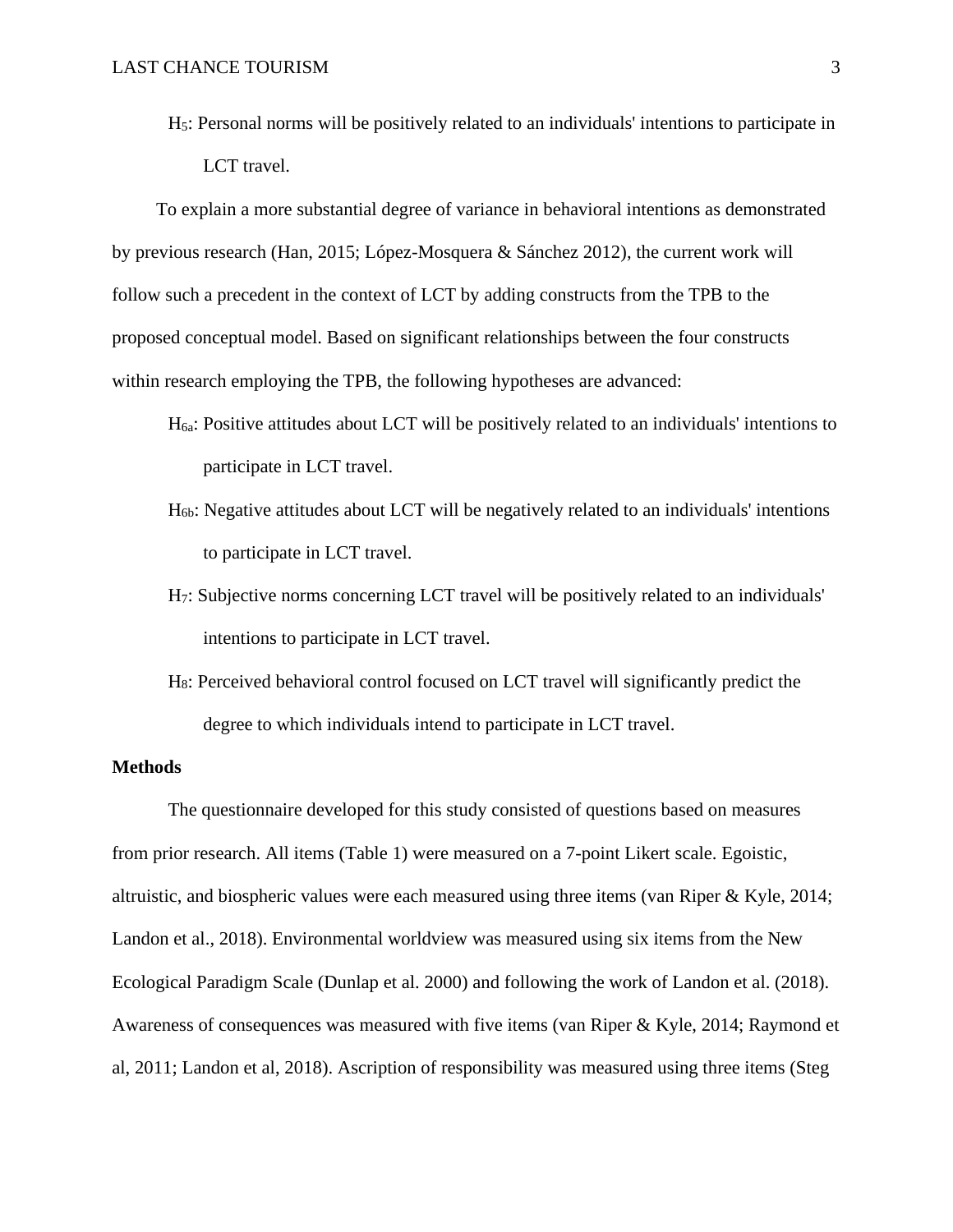& de Groot, 2010; Landon et al., 2018). Personal norms were measured using five items from Landon et al. (2018).

The following items were adapted from the Theory of Planned Behavior following the work of Jordan et al. (2018): perceived behavioral control (five items), subjective norms (six items), and positive and negative attitudes toward visiting an LCT destination (16 items). The last set of questions consisted of items measuring individuals' intention to participate in LCT (four items) and was adapted from the Intention to Visit scale (See  $\&$  Goh 2019; Han et al. 2010).

Survey data were collected through a self-administered questionnaire distributed by Amazon's Mechanical Turk (MTurk). Population parameters to target the desired sample criteria were used and consisted of U.S. citizens at least 18 years of age who had traveled within the last 12 months for leisure and whose annual household income was at least US\$50,000. The national panel yielded a sample of 436 useable questionnaires for analysis. A two-step modeling approach (CFA-SEM) was followed to examine psychometrics and hypothesized relationships between VBN constructs, TPB constructs, and intentions to participate in LCT.

#### **Results**

Of the five hundred eighty-one individuals who accessed the online survey, 436 were fully completed (i.e., 75.0% completion rate). Following the works of Suess et al. (2020) and Joo and Woosnam (2020), and to ensure the integrity and reliability of the data, thirty cases were removed from analysis for those participants who took less than six minutes to complete the questionnaire or provided straight-line responses. Data analysis was carried out using the remaining 406 useable questionnaires.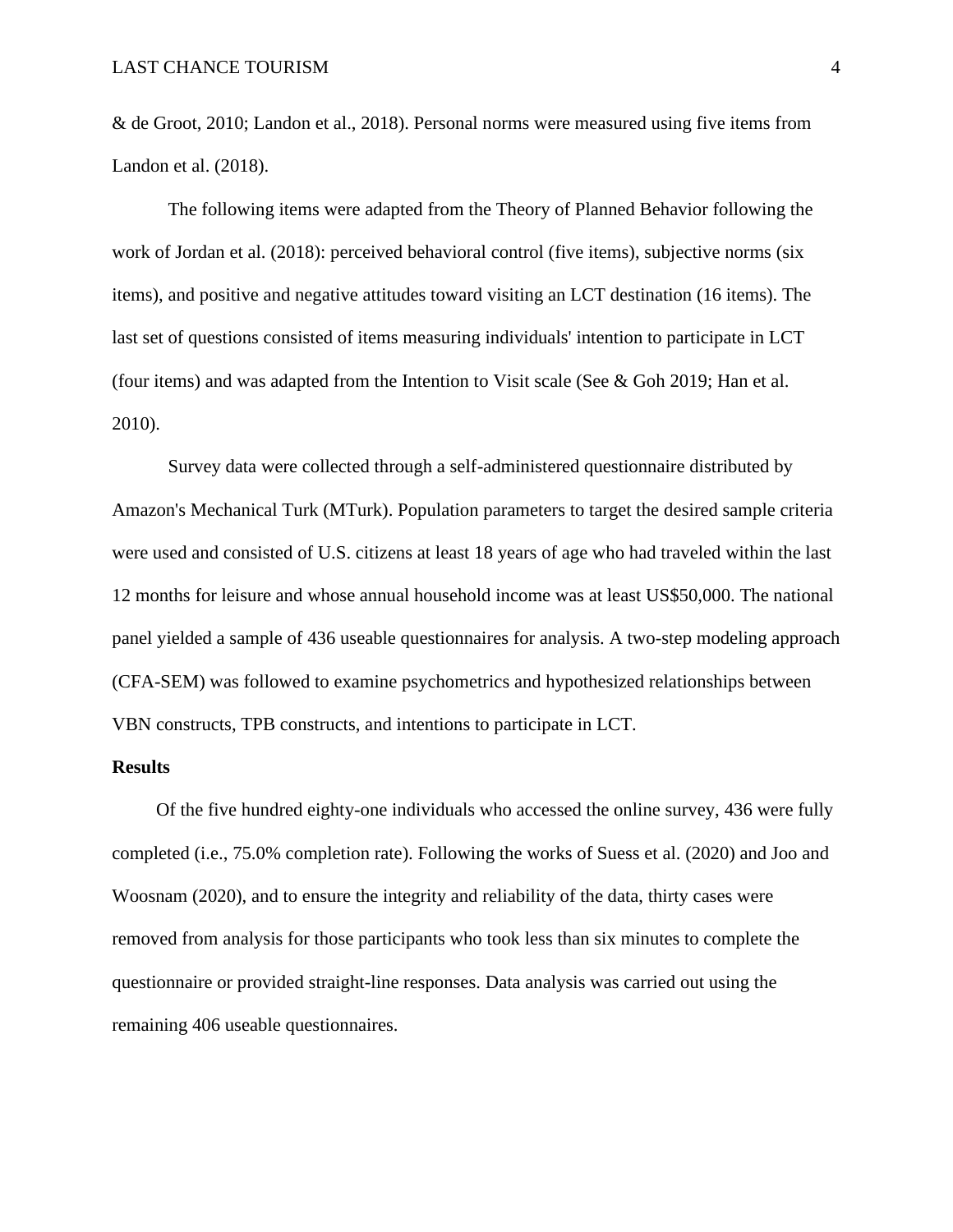The proposed 12-factor model with 48 items fit the data satisfactorily well with a significant  $\chi^2$  value of 1854.023. The model demonstrated fit indices within their acceptable threshold (TLI =  $0.932$ , CFI =  $0.940$ , RMSEA =  $0.046$  and SRMR=  $0.054$ ) and all criteria for validity and reliability were met.

A test of the structural relationships revealed the proposed model fit the data reasonably well ( $\chi^2$  = 2075.965, *df* = 1047,  $\chi^2$ /*df* = 1.983, TLI = 0.922, CFI = 0.928; RMSEA = 0.049, and SRMR = 0.064). Results of the path analysis on VBN constructs showed positive and significant effects of altruistic ( $\beta$  = 0.224,  $p$  < 0.001) and biospheric values ( $\beta$  = 0.593,  $p$  < 0.001) on environmental worldview through NEP. In turn, NEP was found to positively influence awareness of consequences ( $β = 0.639, p < 0.001$ ), awareness of consequences on ascription of responsibility ( $\beta$  = 0.639, *p* < 0.001), and ascription of responsibility significantly predicted personal norms associated with sustainable tourism (β = 0.949, *p* < 0.001). Personal norms were positively related to individuals' intentions to participate in LCT travel ( $\beta$  = 0.106, *p* < 0.01). A test of the TPB constructs revealed individuals' intentions to participate in LCT travel was positively predicted by positive attitudes about LCT ( $\beta$  = 0.269, *p* < 0.001), and negatively predicted by negative attitudes about LCT ( $\beta$  = -0.095, *p* < 0.05). Intentions to participate in LCT travel was positively predicted by subjective norms concerning LCT travel ( $\beta$  = 0.619, *p* < 0.001) and perceived behavioral control focused on LCT travel ( $\beta$  = 0.344,  $p$  < 0.001). The model accounted for 48%, 45%, 30%, 89% and 61% of the variance in environmental worldview, awareness of consequences, ascription of responsibility, personal norms, and intentions to participate in LCT travel, respectively.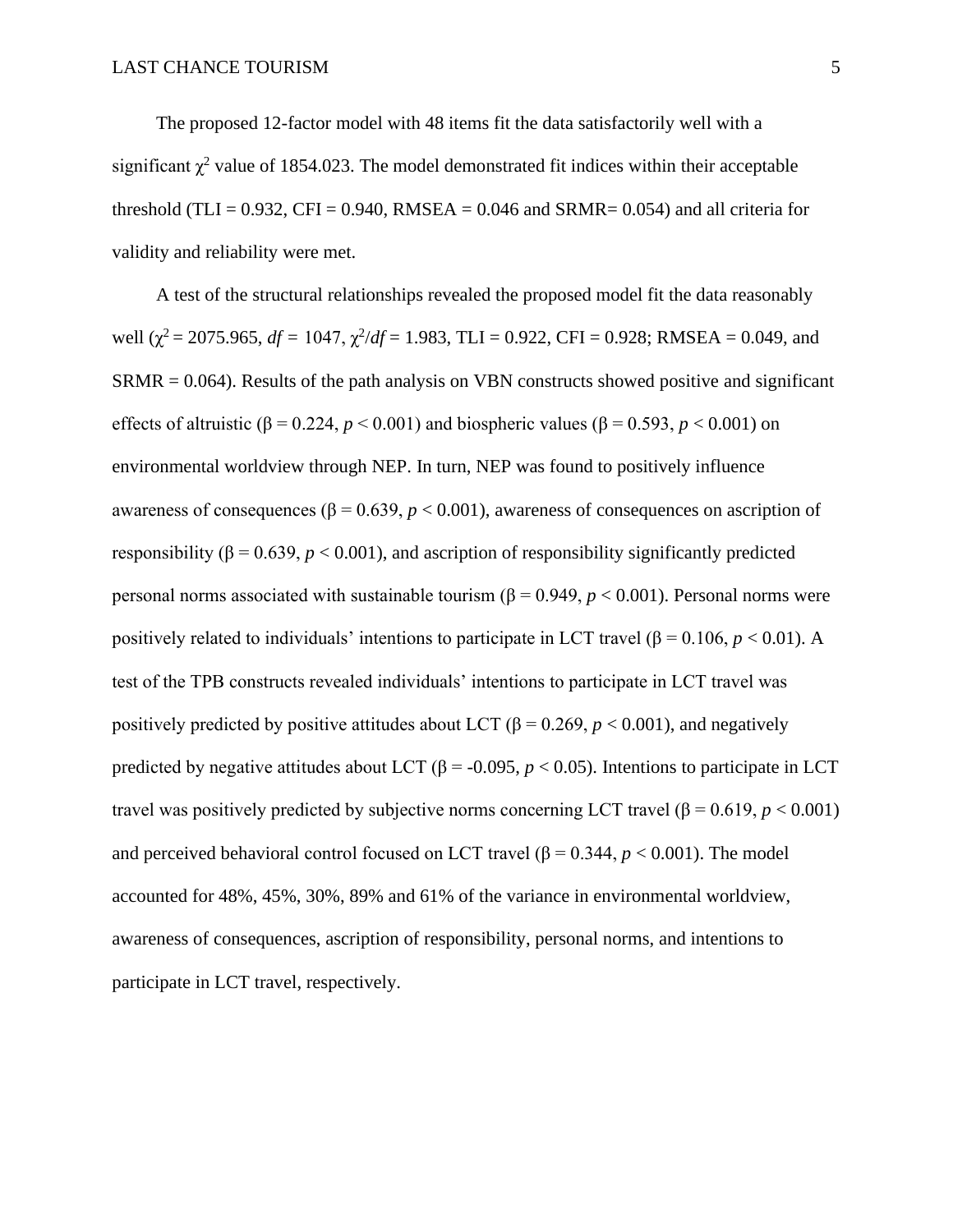# **Conclusion**

This study validates the proposed constructs encapsulated in these two theories as useful psychological determinants of why individuals want to participate in LCT travel to endangered places. Of the 11 hypotheses examined, 10 were supported, with both theories combining to explain 61% of the variance in travelers' intentions to participate in LCT. All but one (egoistic values) of the relationships within the VBN causal chain were significant and predicted individuals' intentions to participate in LCT. Additionally, the TPB constructs were shown to significantly influence individuals' intention to participate in travel to endangered places. Of these constructs, subjective 'social' norms were the best predictor for LCT intentions, corroborating previous investigations utilizing the TPB (Coon et al., 2020; Jansson et al., 2010). However, the salient role of subjective norms in combination with the other model constructs highlights the conspicuous nature of LCT's influence on demand.

The ability to continue to attract visitors is vital to destination survival and economic stability for many countries that depend on tourism as their primary source of revenue (Wilson et al., 2014). However, managing visitor expectations is becoming increasingly complex with rapidly changing and deteriorating environmental conditions. Furthermore, the COVID-19 pandemic adds another layer of intricacy as public health restrictions are constantly evolving. As such, LCT sites managers face unique and significant challenges associated with maintaining appropriate access, visitor safety, and operational costs.

This study aimed to understand individuals' behavioral intentions to participate in LCT through the lens of two well-established theoretical frameworks, the VBN model and the TPB. In doing so, findings from this research inform marketing approaches for destination management organizations (DMOs) concerning the ideal travelers for this niche form of tourism. We suggest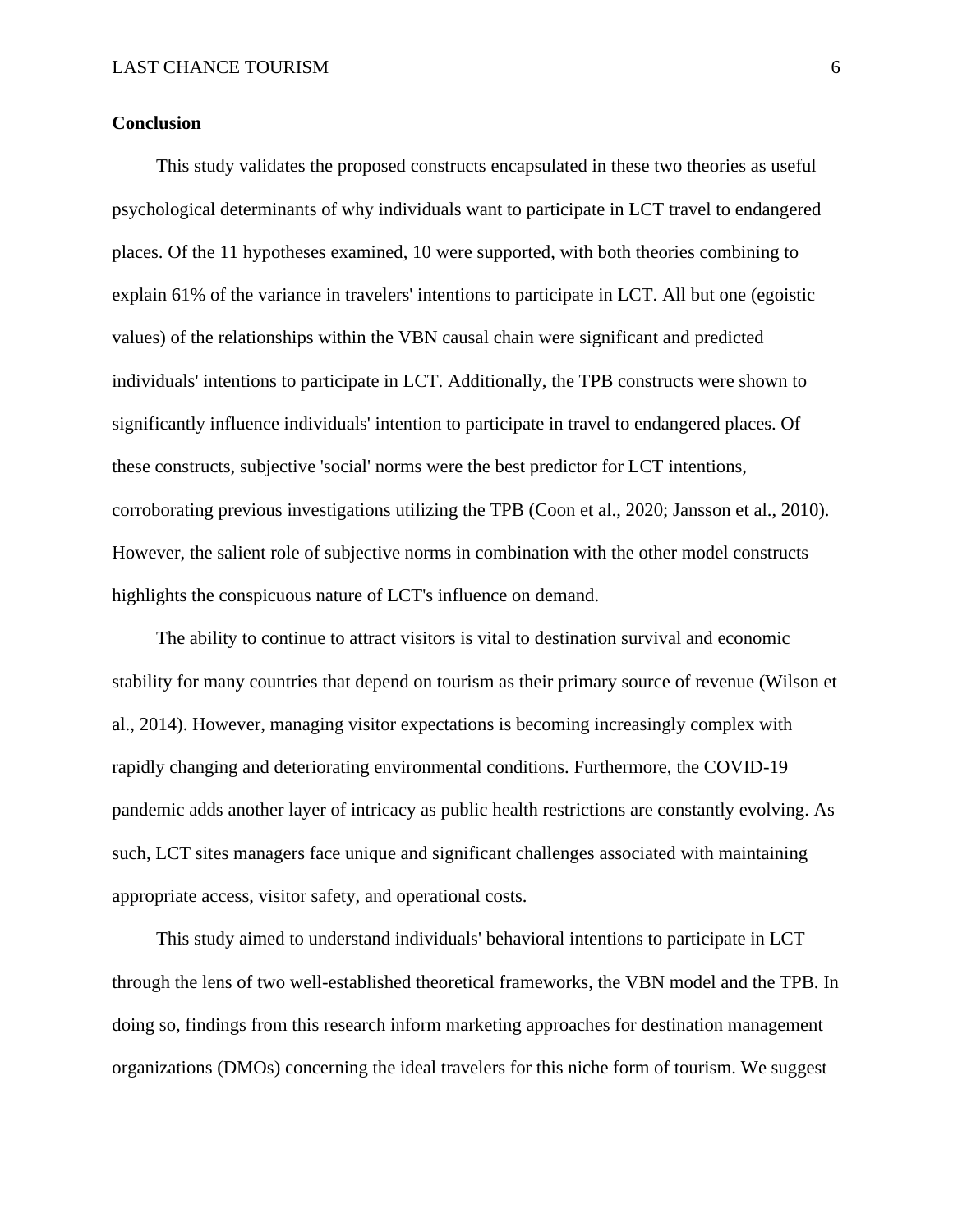DMOs use the psychological determinants from this study to tailor what experiences they add to their itineraries and offer to LCT tourists. For example, the positive associations identified between higher altruistic and biospheric values and awareness of consequences for participating in sustainable tourism suggests that tourists may opt for more environmentally friendly/less carbon-intensive activities while on their trip.

# **References**

- Coon, J. J., van Riper, C. J., Morton, L. W., & Miller, J. R. (2020). What drives private landowner decisions? Exploring non-native grass management in the eastern Great Plains. *Journal of Environmental Management*, *276*.
- Denley, T. J., Woosnam, K. M., Ribeiro, M. A., Boley, B. B., Hehir, C., & Abrams, J. (2020). Individuals' intentions to engage in last chance tourism: applying the value-belief-norm model. *Journal of Sustainable Tourism*, *28*(11), 1860-1881.
- Dunlap, R. E., Van Liere, K. D., Mertig, A. G., & Jones, R. E. (2000). Measuring endorsement of the new ecological paradigm: A revised NEP scale. *Journal of Social Issues*, *56*(3), 425-442. <https://doi.org/10.1111/0022-4537.00176>
- Han, H. (2015). Travelers' pro-environmental behavior in a green lodging context: Converging value-belief-norm theory and the theory of planned behavior. *Tourism Management*, *47*, 164-177. <https://doi.org/10.1016/j.tourman.2014.09.014>
- Han, H., Hsu, L.-T., & Sheu, C. (2010). Application of the Theory of Planned Behavior to green hotel choice: Testing the effect of environmental friendly activities. *Tourism Management*, *31*(3), 325-334.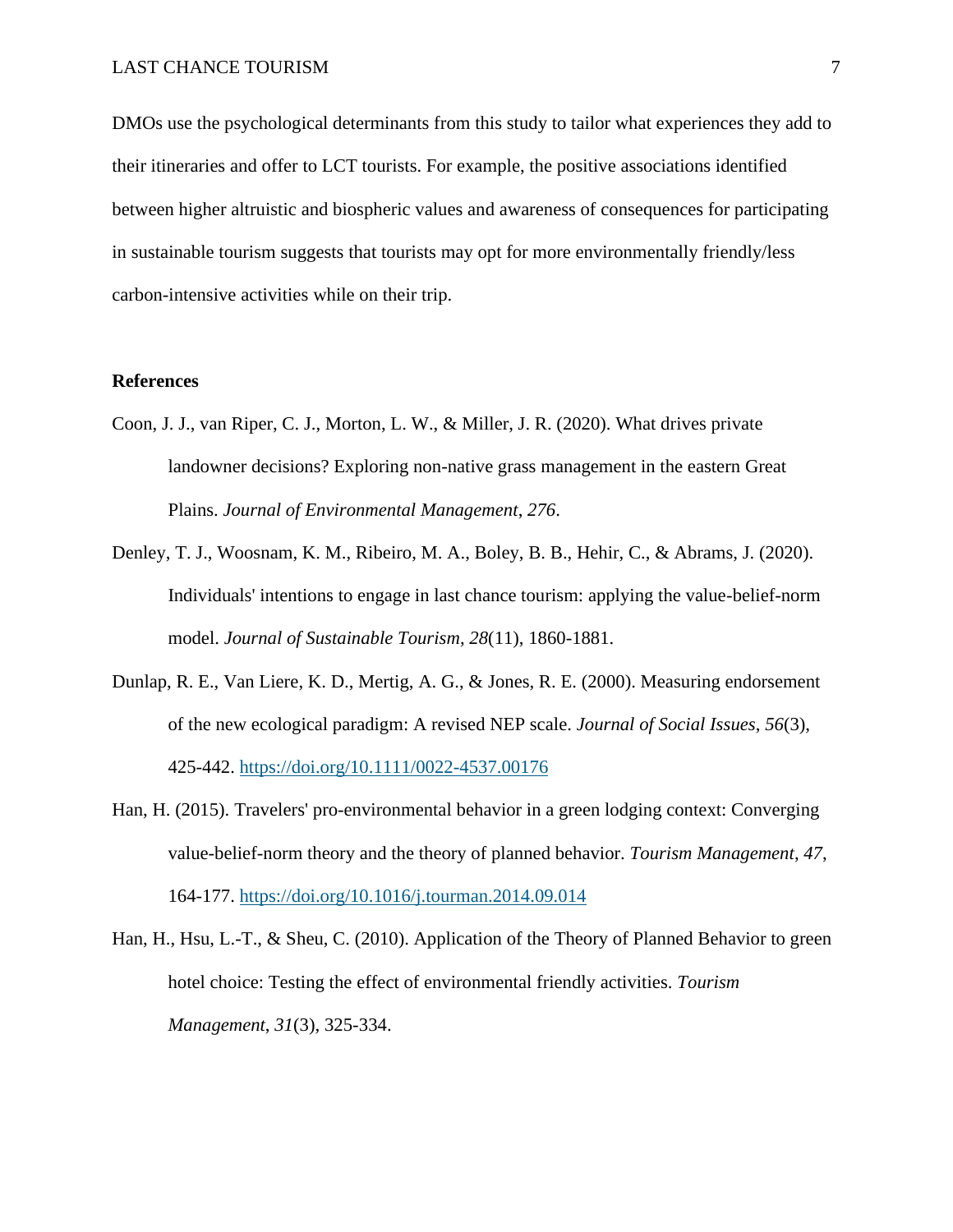- Han, H., Hwang, J., & Lee, S. (2017). Cognitive, affective, normative, and moral triggers of sustainable intentions among convention-goers [Article]. *Journal of Environmental Psychology*, *51*, 1-13. <https://doi.org/10.1016/j.jenvp.2017.03.003>
- Jansson, J., Marell, A., & Nordlund, A. (2010). Green consumer behavior: determinants of curtailment and eco innovation adoption. *Journal of Consumer Marketing*, *27*, 358-370.
- Joo, D., & Woosnam, K. M. (2019). Measuring tourists' emotional solidarity with one another— A modification of the emotional solidarity scale. *Journal of Travel Research*, *59*(7), 1186-1203. <https://doi.org/10.1177/0047287519878503>
- Jordan, E. J., Bynum Boley, B., Knollenberg, W., & Kline, C. (2017). Predictors of intention to travel to Cuba across three time horizons: An application of the Theory of Planned Behavior. *Journal of Travel Research*, *57*(7), 981-993.
- Landon, A. C., Woosnam, K. M., & Boley, B. B. (2018). Modeling the psychological antecedents to tourists' pro-sustainable behaviors: an application of the value-beliefnorm model. *Journal of Sustainable Tourism*, 26(6), 957-972.
- Lee, T. H., & Jan, F.-H. (2017). Ecotourism behavior of nature-based tourists: An integrative framework. *Journal of Travel Research*, *57*(6), 792-810. <https://doi.org/10.1177/0047287517717350>
- López-Mosquera, N., & Sánchez, M. (2012). Theory of planned behavior and the value-beliefnorm theory explaining willingness to pay for a suburban park. *Journal of Environmental Management*, *113*, 251-262.

[https://doi.org/https://doi.org/10.1016/j.jenvman.2012.08.029](https://doi.org/https:/doi.org/10.1016/j.jenvman.2012.08.029)

Megeirhi, H. A., Woosnam, K. M., Ribeiro, M. A., Ramkissoon, H., & Denley, T. J. (2020). Employing a value-belief-norm framework to gauge Carthage residents' intentions to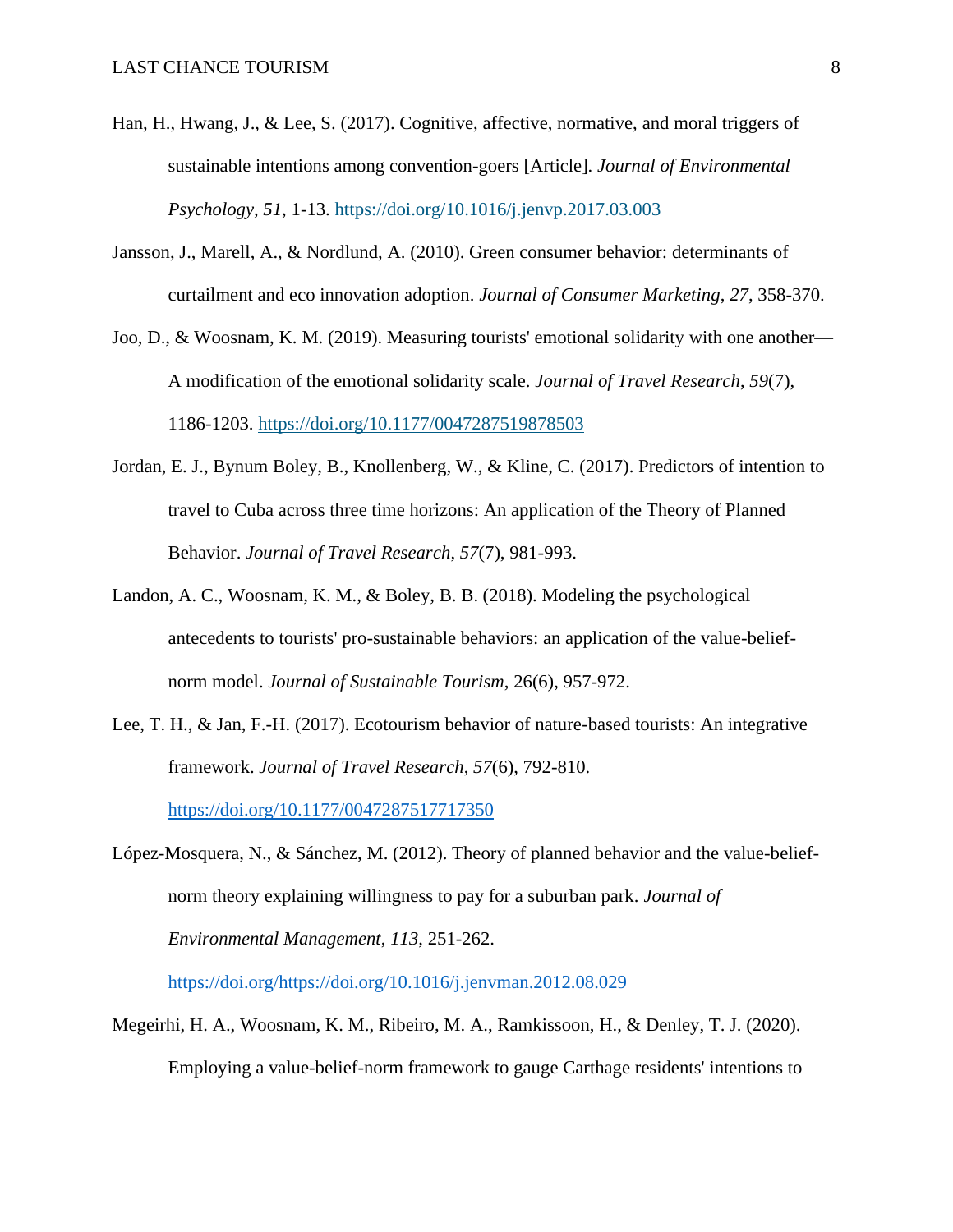support sustainable cultural heritage tourism. *Journal of Sustainable Tourism*, *28*(9), 1351-1370. <https://doi.org/10.1080/09669582.2020.1738444>

See, G.-T., & Goh, Y.-N. (2019). Tourists' intention to visit heritage hotels at George Town World Heritage Site. *Journal of Heritage Tourism*, *14*(1), 33-48.

<https://doi.org/10.1080/1743873X.2018.1458853>

- Sharma, R., & Gupta, A. (2020). Pro-environmental behaviour among tourists visiting national parks: application of value-belief-norm theory in an emerging economy context. *Asia Pacific Journal of Tourism Research*, *25*(8), 829-840. <https://doi.org/10.1080/10941665.2020.1774784>
- Steg, L., & de Groot, J. (2010). Explaining prosocial intentions: Testing causal relationships in the norm activation model. *British Journal of Social Psychology*, *49*(4), 725- 743. <https://doi.org/10.1348/014466609x477745>
- Stern, P. C., Dietz, T., Abel, T., Guagnano, G. A., & Kalof, L. (1999). A value-belief-norm theory of support for social movements: The case of environmentalism. *Human Ecology Review*, *6*(2), 81-97.
- Suess, C., Woosnam, K. M., Mody, M., Dogru, T., & Sirakaya Turk, E. (2020). Understanding how Residents' emotional solidarity with Airbnb visitors influences perceptions of their impact on a community: The moderating role of prior experience staying at an Airbnb. *Journal of Travel Research*, *60*, 1039-1060.
- van Riper, C. J., & Kyle, G. T. (2014). Understanding the internal processes of behavioral engagement in a national park: A latent variable path analysis of the value-belief-norm theory. *Journal of Environmental Psychology*, *38*, 288-297. <https://doi.org/10.1016/j.jenvp.2014.03.002>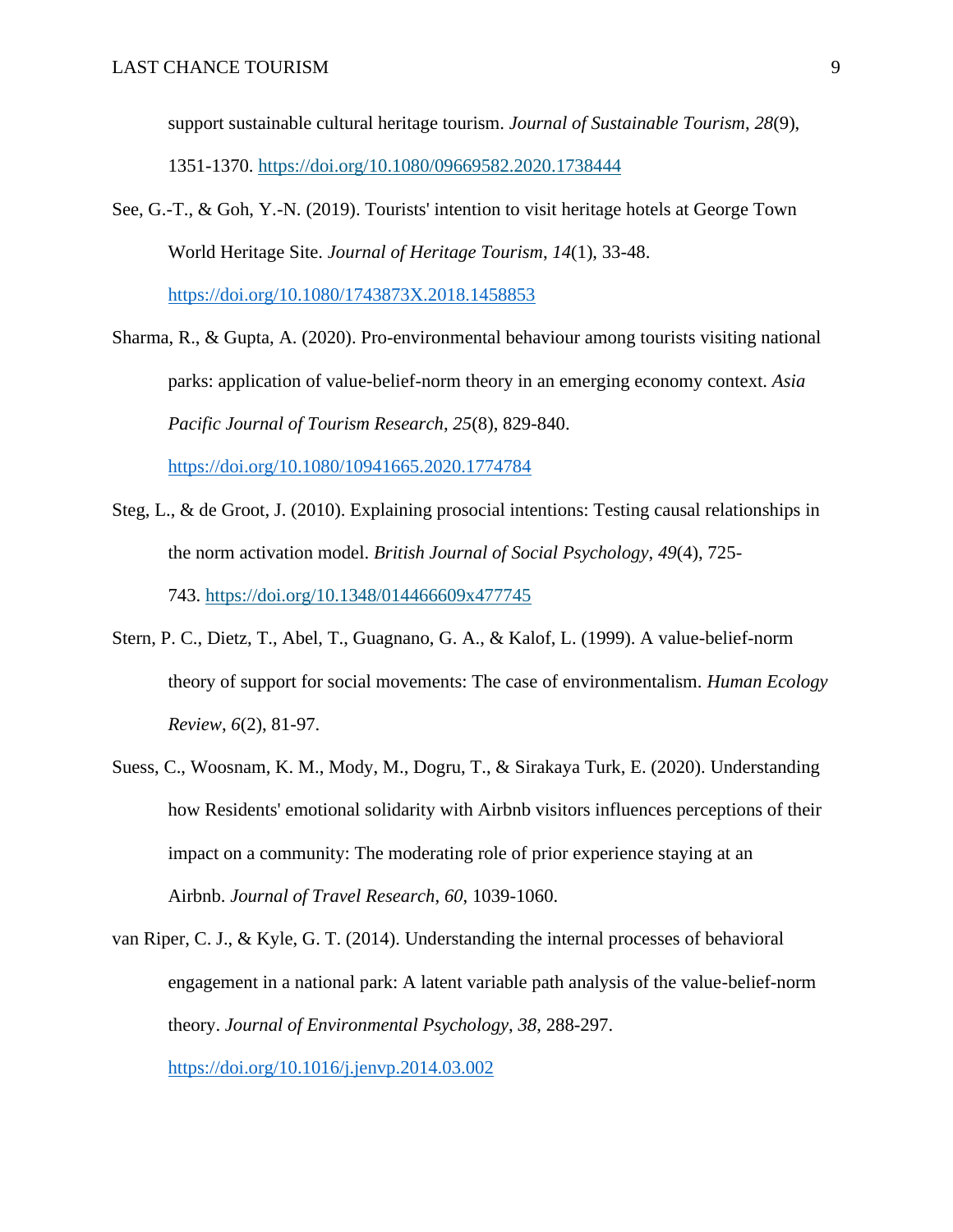Wilson, J., Espiner, S., Stewart, E., & Purdie, H. (2014). 'Last Chance Tourism' at the Franz Josef and Fox Glaciers, Westland Tai Poutini National Park: A survey of visitor experience. *Land Environment and People Research Report*, *33*.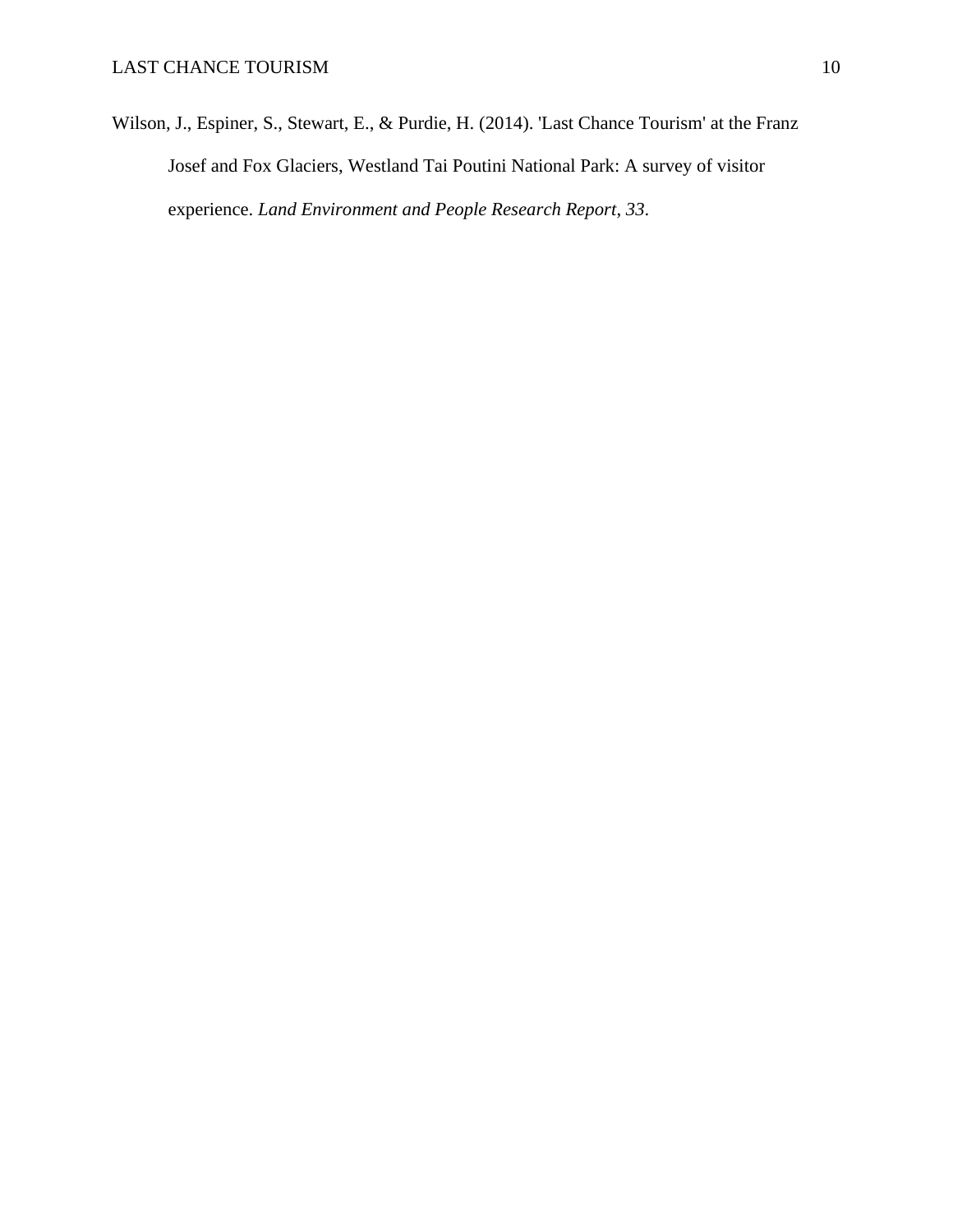# LAST CHANCE TOURISM 11

# Table 1. *Scale items*

| Model constructs and corresponding items                                                          |
|---------------------------------------------------------------------------------------------------|
| <b>Values</b>                                                                                     |
| Egoistic values                                                                                   |
| Authority: the right to lead or command                                                           |
| Social power: control over others dominance                                                       |
| Influence: having an impact on people and events                                                  |
| Altruistic values                                                                                 |
| A world at peace: a world free of war and conflict                                                |
| Equality: equal opportunity for all                                                               |
| Social justice: correcting injustice, care for others                                             |
| <b>Biospheric</b> values                                                                          |
| Unity with nature: fitting into nature                                                            |
| Protecting the environment: preserving nature                                                     |
| A world of beauty: the beauty of nature and the arts                                              |
| <b>Environmental worldview (New Ecological Paradigm)</b>                                          |
| We are approaching the limit of the number of people the Earth can support                        |
| When humans interfere with nature it often produces disastrous consequences                       |
| Plants and animals have as much right to exist as humans                                          |
| The Earth is like a spaceship with very limited room and resources                                |
| The balance of nature is very delicate and easily upset                                           |
| Humans were meant to rule over the rest of nature                                                 |
| <b>Awareness of consequence</b>                                                                   |
| Carbon emissions from transportation (airplanes, cars, etc.)                                      |
| Pollution of local environments                                                                   |
| Destruction of native species' habitats                                                           |
| Waste (trash, sewage, etc.) coming from tourists                                                  |
| Water scarcity and overuse                                                                        |
| <b>Ascription of responsibility</b>                                                               |
| It is my responsibility to minimize my impacts on the environment as a tourist                    |
| I feel jointly responsible for tourism impacts on the environment                                 |
| Minimizing my impacts on the environment is in part my responsibility                             |
| <b>Personal norms</b>                                                                             |
| As a tourist, I feel morally obligated to do whatever I can to minimize my environmental impact   |
| I would feel guilty if I were responsible for damage to the environment as a tourist              |
| Minimizing my impact on the environment is the right thing to do                                  |
| I am obligated to do my part to reduce my impact on the environment as a tourist                  |
| People like me should do what they can to minimize their impact on the environment when traveling |
| <b>Eco-friendly travel behavior</b>                                                               |
| Willingness to sacrifice                                                                          |
| I am willing to pay more for travel if it helps the environment                                   |
| I am willing to purchase environmentally-friendly tourism products even if they may be more       |

expensive